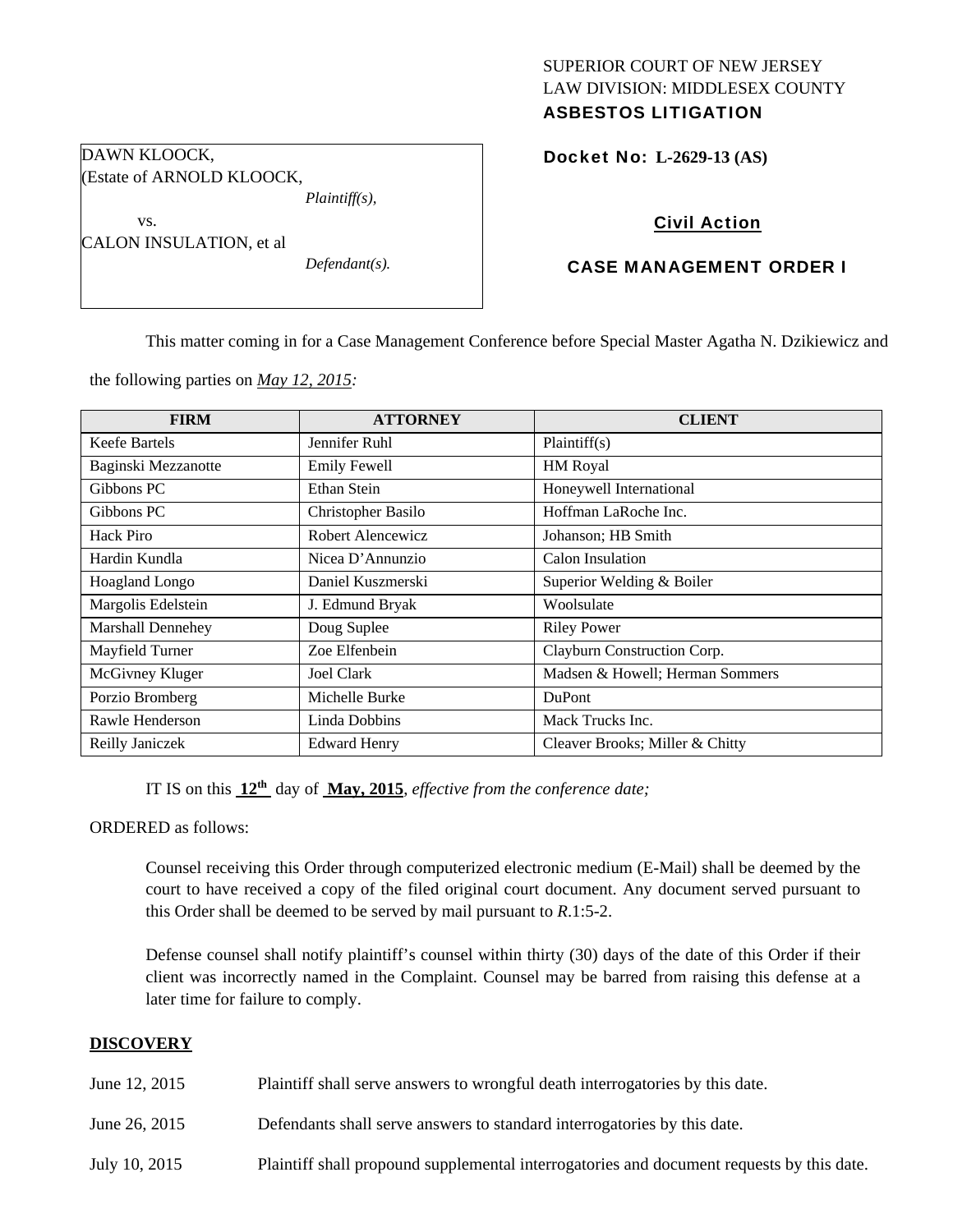| August 10, 2015      | Defendants shall serve answers to supplemental interrogatories and document requests by<br>this date.                                                                                                       |
|----------------------|-------------------------------------------------------------------------------------------------------------------------------------------------------------------------------------------------------------|
| July 10, 2015        | Defendants shall propound supplemental interrogatories and document requests by this<br>date.                                                                                                               |
| August 10, 2015      | Plaintiff shall serve answers to supplemental interrogatories and document requests by this<br>date.                                                                                                        |
| September $11, 2015$ | Fact discovery, including depositions, shall be completed by this date. Plaintiff's counsel<br>shall contact the Special Master within one week of this deadline if all fact discovery is not<br>completed. |
| September 11, 2015   | Depositions of corporate representatives shall be completed by this date.                                                                                                                                   |

### **EARLY SETTLEMENT**

September 18, 2015 Settlement demands shall be served on all counsel and the Special Master by this date.

December 16, 2015 @ 10:00am Early settlement conference. All defense counsel shall appear with authority to negotiate settlement and have a representative authorized to negotiate settlement available by phone. Any request to be excused from the settlement conference shall be made to the Special Master no later than 4:00pm of the day prior to the conference.

### **SUMMARY JUDGMENT MOTION PRACTICE**

September 25, 2015 Plaintiff's counsel shall advise, in writing, of intent not to oppose motions by this date.

- October 9, 2015 Summary judgment motions shall be filed no later than this date.
- November 6, 2015 Last return date for summary judgment motions.

## **MEDICAL DEFENSE**

- September 18, 2015 Plaintiff shall serve medical expert reports by this date.
- September 18, 2015 Plaintiff is to arrange for the transfer of pathology specimens and x-rays, if any, by this date.
- December 31, 2015 Defendants shall identify its medical experts and serve medical reports, if any, by this date. **In addition, defendants shall notify plaintiff's counsel (as well as all counsel of record) of a joinder in an expert medical defense by this date.**

#### **LIABILITY EXPERT REPORTS**

December 4, 2015 Plaintiff shall identify its liability experts and serve liability expert reports or a certified expert statement by this date or waive any opportunity to rely on liability expert testimony.

\_\_\_\_\_\_\_\_\_\_\_\_\_\_\_\_\_\_\_\_\_\_\_\_\_\_\_\_\_\_\_\_\_\_\_\_\_\_\_\_\_\_\_\_\_\_\_\_\_\_\_\_\_\_\_\_\_\_\_\_\_\_\_\_\_\_\_\_\_\_\_\_\_\_\_\_\_\_\_\_\_\_\_\_\_\_\_\_\_\_\_\_\_\_\_\_\_\_\_\_\_\_\_\_\_\_\_\_\_\_